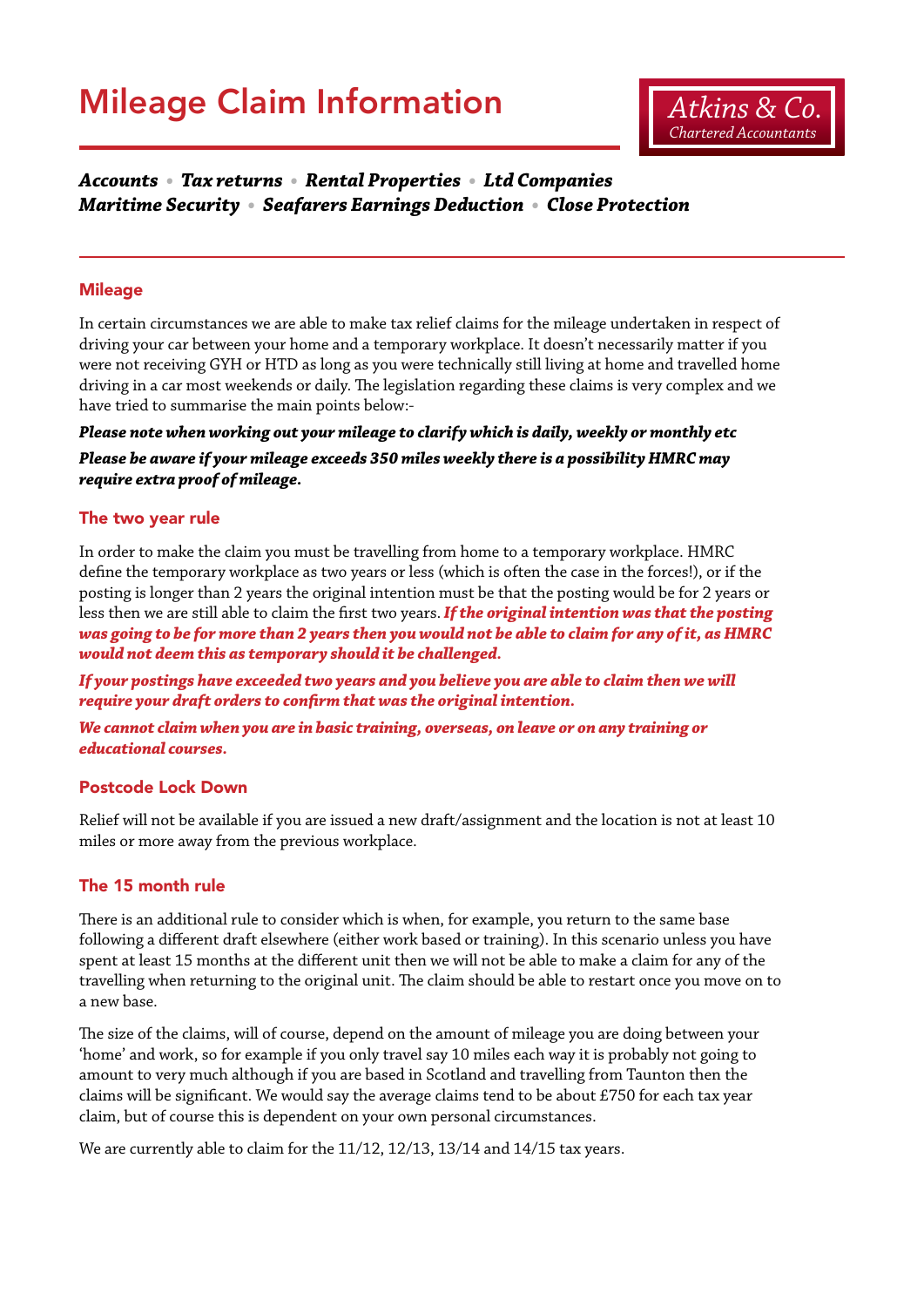### Charges

Our charges are £90 (£75 plus VAT) per tax year claimed. HMRC will issue the refunds directly into our bank account, we will then deduct our agreed fees and pay the balance to you.

### *Information required – please refer to the attached useful information sheet for advise on where to obtain the following information.*

- **• Form 64-8** Please complete personal details and sign in the 'Signature Box' (leave right hand side of form blank we will fill this in) (attached).
- **• Form SA1** please complete and sign (we will complete top section of page 2), this form requests your tax file and tax reference number to be set up. **If you have completed tax returns in the past and have a UTR no. please enter this in the noted box, as the system is different for you**. (attached).
- **• Mileage Claim Information sheet**  Please fill in all details as these are required. You will also need to sign the three declarations at the bottom of the form before we can process the claim. We do ask if you will sign to allow us to shred all copy JPA payslips. Please note we will *return all original* pay slips and P60s once the claims are finished.
- **• Pre claim information**  to fully consider the eligibility of the claim we will also require details of your drafts covering the period from April 2009 to March 2011. You will not be able to claim for this period but we need it to assess the correct starting point of your claim in light of the above rules. This information should be included on the mileage details form where indicated.
- **• Atkins & Co Mileage Claim Declaration** please complete and send the original to us (attached).
- **• Wages slips for the period you wish to claim for** (complete tax years e.g. Apr-Mar) as details of GYH or HTD pay will be on them. If your posting starts part way through a tax year then we will need all of the monthly payslips and details of what you were doing before the posting.
- **• P60 certificates** or details from them (i.e. Gross taxable pay and tax deducted) for each tax year ending 5 April. See information sheet attached for how to acquire duplicates or you can ring the JPAC Enquiry Centre on 0141 224 3600.
- **• Move and track report from JPA must be from Hire Date** (see attached information sheet for instructions)
- **• Assignment Orders** it has now been agreed between the MoD and HMRC that future claims have to be supported by a copy of your Assignment Order to be valid. So to all assignments issued from 2015 onwards we need a copy of the Assignment Order. Please be aware to print these off JPA when issued as they will be deleted from JPA after 60 days.
- **• Photocopy of photo identification** (i.e. drivers licence or passport)(copies ONLY not originals).

### *DUE TO TIME WASTERS IN THE PAST, WE CANNOT START TO PROCESS YOUR CLAIMS UNTIL WE RECEIVE A COMPLETE SET OF ALL THE INFORMATION LISTED ABOVE.*

*Please note we are required to verify each individuals identity under the Money Laundering Legislation. We use a system to do this which will leave a footprint on your credit report. Should this be a problem for you, please contact the office to discuss.*

### *Please apply the correct postage – a normal stamp will not suffice! We recommend Recorded Delivery. Please note we will re-charge any underpaid postage on your invoice.*

Once the claims have been submitted online to HMRC refunds are usually released within 6 weeks.

Please note the whole process takes approximately 4 months, however it can take longer in some instances due to circumstances out of our control, such as HMRC's processing times and security checking systems, so please be patient.

We will also keep you informed as and when we hear from the tax man once the claims are in progress and look forward to hearing from you. Should you have any queries then please give us a shout.

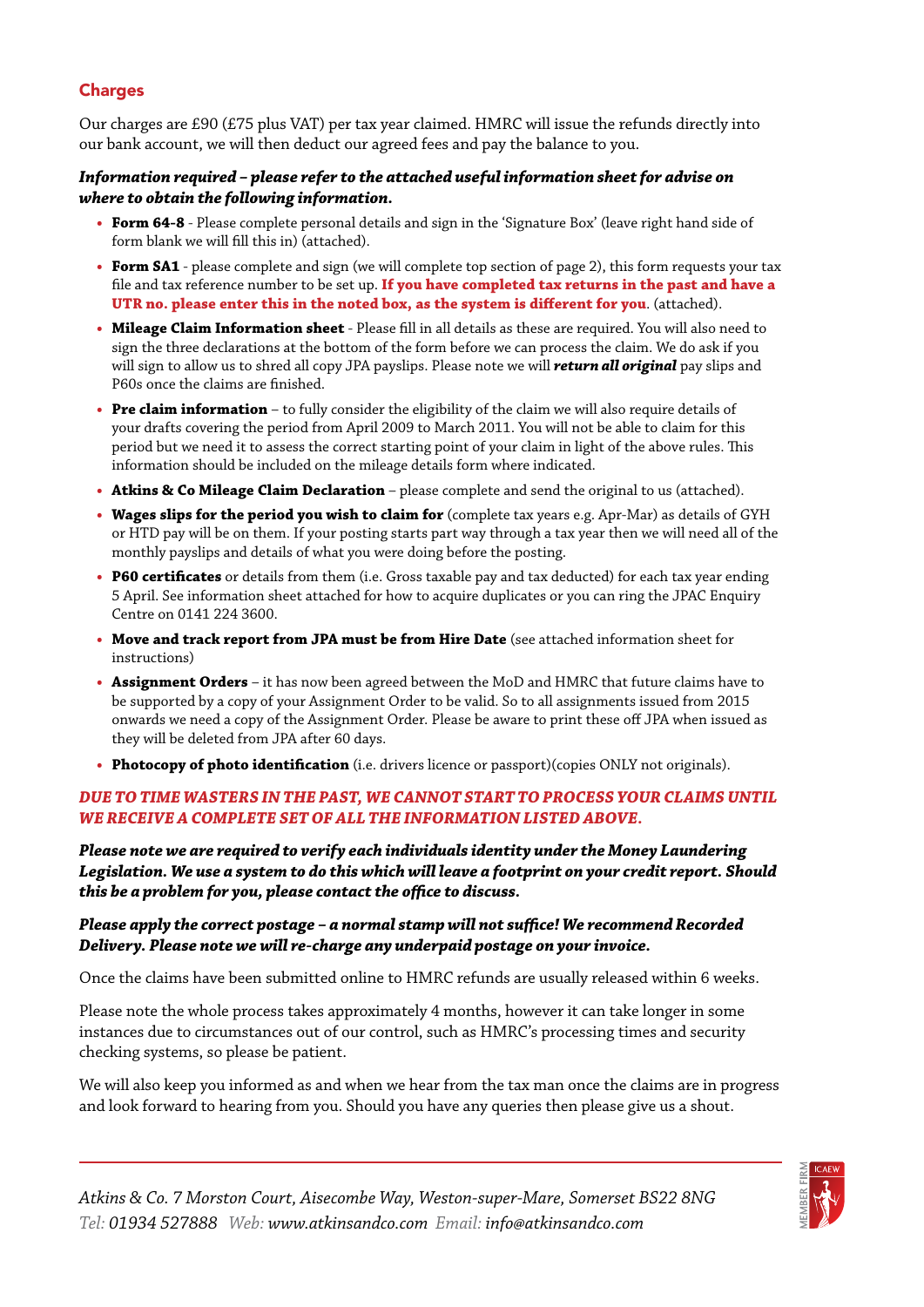# **Mileage Claim Information Sheet** Mileage Claim Information Sheet



| Name                                                               |         |             |     |             | Additional information required if yo |                                                  |
|--------------------------------------------------------------------|---------|-------------|-----|-------------|---------------------------------------|--------------------------------------------------|
| Date of birth                                                      |         |             |     |             | (i.e. salary over £41,500)            |                                                  |
| National insurance number                                          |         |             |     |             |                                       | Details of all other sources of income such as:- |
| Tax reference number                                               |         |             |     |             | Bank/building society interest        |                                                  |
| (if applicable)                                                    |         |             |     |             | Dividends received                    |                                                  |
| Address                                                            |         |             |     |             | Gift aid charity payment paid         |                                                  |
|                                                                    |         |             |     |             |                                       | Personal private pension contributions paid      |
|                                                                    |         |             |     |             | over £50,000                          | Child benefit information required if income     |
|                                                                    |         |             |     |             |                                       | Number of children receiving child benefit for   |
| Telephone numbers                                                  |         |             |     |             |                                       | Amount of child benefit received in the follow:  |
| Email addresses                                                    |         |             |     |             | 2012/2013                             |                                                  |
| Bank account details                                               |         |             |     |             | 2013/2014                             |                                                  |
| <b>Bank</b> name                                                   |         |             |     |             | 2014/2015                             |                                                  |
| Sort code                                                          |         |             |     |             | Do you have an accountant?            |                                                  |
| Account number                                                     |         |             |     |             | <b>ZES</b>                            |                                                  |
| (e.g. Mr & Mrs Smith)<br>Account name                              |         |             |     |             | $\overline{Q}$                        |                                                  |
| Please circle which applies                                        | MARINES | <b>NAVY</b> | RAF | <b>ARMY</b> | Where did you hear about us?          |                                                  |
| Date you joined the Armed Forces                                   |         |             |     |             | Friend                                |                                                  |
| Forces<br>Date you left the Armed<br>(if applicable)               |         |             |     |             | Facebook                              |                                                  |
| Do you receive rental income from<br>a property which you rent out |         |             |     |             | Other (please specify):<br>Magazine   |                                                  |

Atkins & Co. 7 Morston Court, Aisecombe Way, Weston-super-Mare, Somerset BS22 8NG *Atkins & Co. 7 Morston Court, Aisecombe Way, Weston-super-Mare, Somerset BS22 8NG* Tel: 01934 527888 Web: www.atkinsandco.com Email: info@atkinsandco.com *Tel: 01934 527888 Web: www.atkinsandco.com Email: info@atkinsandco.com*

ou are a higher rate tax payer *Additional information required if you are a higher rate tax payer* 

| ional insurance number                                      |                |             |     |             |                                | Details of all other sources of income such as:-              | 2012-2013 | 2013-2014 | 2014-2015 |
|-------------------------------------------------------------|----------------|-------------|-----|-------------|--------------------------------|---------------------------------------------------------------|-----------|-----------|-----------|
| reference number                                            |                |             |     |             | Bank/building society interest |                                                               |           |           |           |
| <i>applicable</i> )                                         |                |             |     |             | Dividends received             |                                                               |           |           |           |
| <i>dress</i>                                                |                |             |     |             | Gift aid charity payment paid  |                                                               |           |           |           |
|                                                             |                |             |     |             |                                | Personal private pension contributions paid                   |           |           |           |
|                                                             |                |             |     |             | over £50,000                   | Child benefit information required if income                  |           |           |           |
|                                                             |                |             |     |             |                                | Number of children receiving child benefit for                |           |           |           |
| ephone numbers                                              |                |             |     |             |                                | Amount of child benefit received in the following tax years:- |           |           |           |
| ail addresses                                               |                |             |     |             | 2012/2013                      |                                                               |           |           |           |
| account details                                             |                |             |     |             | 2013/2014                      |                                                               |           |           |           |
| ik name                                                     |                |             |     |             | 2014/2015                      |                                                               |           |           |           |
| t code                                                      |                |             |     |             | Do you have an accountant?     |                                                               |           |           |           |
| ount number                                                 |                |             |     |             | <b>YES</b>                     |                                                               |           |           |           |
| Mr & Mrs Smith)<br>ount name                                |                |             |     |             | $\overline{N}$                 |                                                               |           |           |           |
| ase circle which applies                                    | <b>MARINES</b> | <b>NAVY</b> | RAF | <b>ARMY</b> | Where did you hear about us?   |                                                               |           |           |           |
| e you joined the Armed Forces                               |                |             |     |             | Friend                         |                                                               |           |           |           |
| e you left the Armed Forces<br><i>applicable</i> )          |                |             |     |             | Magazine<br>Facebook           |                                                               |           |           |           |
| you receive rental income from<br>operty which you rent out |                |             |     |             | Other (please specify):        |                                                               |           |           |           |

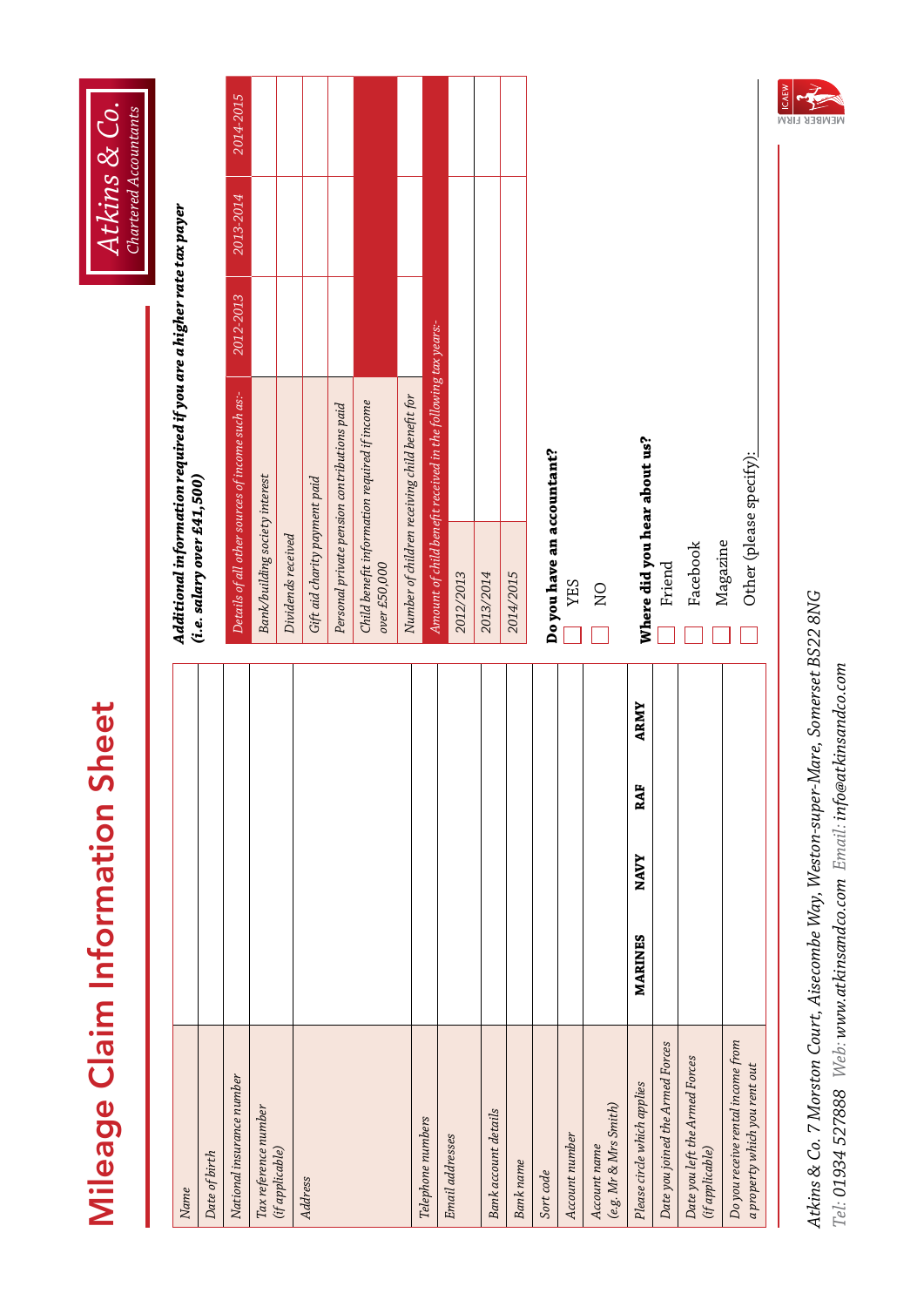**Timeline of Postings** Timeline of Postings

*Atkins & Co. Chartered Accountants*

# The original intention of each posting is that it must be less than 2 years to qualify *The original intention of each posting is that it must be less than 2 years to qualify*

| Posting             | Duration                            | Posting address                                                                             | Home address          | No of miles | daily, monthly<br>Travel weekly,<br>etc. | including POTL<br>Numbers of<br>weeks leave | Time spent<br>overseas          | Time spent on training/<br>education courses |
|---------------------|-------------------------------------|---------------------------------------------------------------------------------------------|-----------------------|-------------|------------------------------------------|---------------------------------------------|---------------------------------|----------------------------------------------|
|                     | $(specify\,dates\,earliest\,first)$ | (including postcodes)                                                                       | (including postcodes) | $(one way)$ |                                          |                                             | (specify dates and<br>location) | (specify dates and course<br>types)          |
| ⊣                   |                                     |                                                                                             |                       |             |                                          |                                             |                                 |                                              |
| $\sim$              |                                     |                                                                                             |                       |             |                                          |                                             |                                 |                                              |
| m                   |                                     |                                                                                             |                       |             |                                          |                                             |                                 |                                              |
| <b>Declarations</b> |                                     | I confirm the information I have given is correct and complete to the best of my knowledge. |                       |             |                                          | Signed <sub>-</sub>                         |                                 | Date                                         |

*Signed Date* Signed I confirm that I am happy for Atkins & Co to receive my tax refund, deduct the £90 (£75 plus VAT) fixed fee for normal mileage claim or £120<br>(£100 plus VAT) fixed fee for a tax return including rental property accounts per *I confirm that I am happy for Atkins & Co to receive my tax refund, deduct the £90 (£75 plus VAT) fixed fee for normal mileage claim or £120 (£100 plus VAT) fixed fee for a tax return including rental property accounts per year and then pay the balance to me.*

I confirm that I am happy for you to shred any copy payslips printed off from JPA sent to us (all original documents will be returned). *I confirm that I am happy for you to shred any copy payslips printed off from JPA sent to us (all original documents will be returned).*

Atkins & Co. 7 Morston Court, Aisecombe Way, Weston-super-Mare, Somerset BS22 8NG *Atkins & Co. 7 Morston Court, Aisecombe Way, Weston-super-Mare, Somerset BS22 8NG* Tel: 01934 527888 Web: www.atkinsandco.com Email: info@atkinsandco.com *Tel: 01934 527888 Web: www.atkinsandco.com Email: info@atkinsandco.com*



*Signed Date*

Signed

Date

Date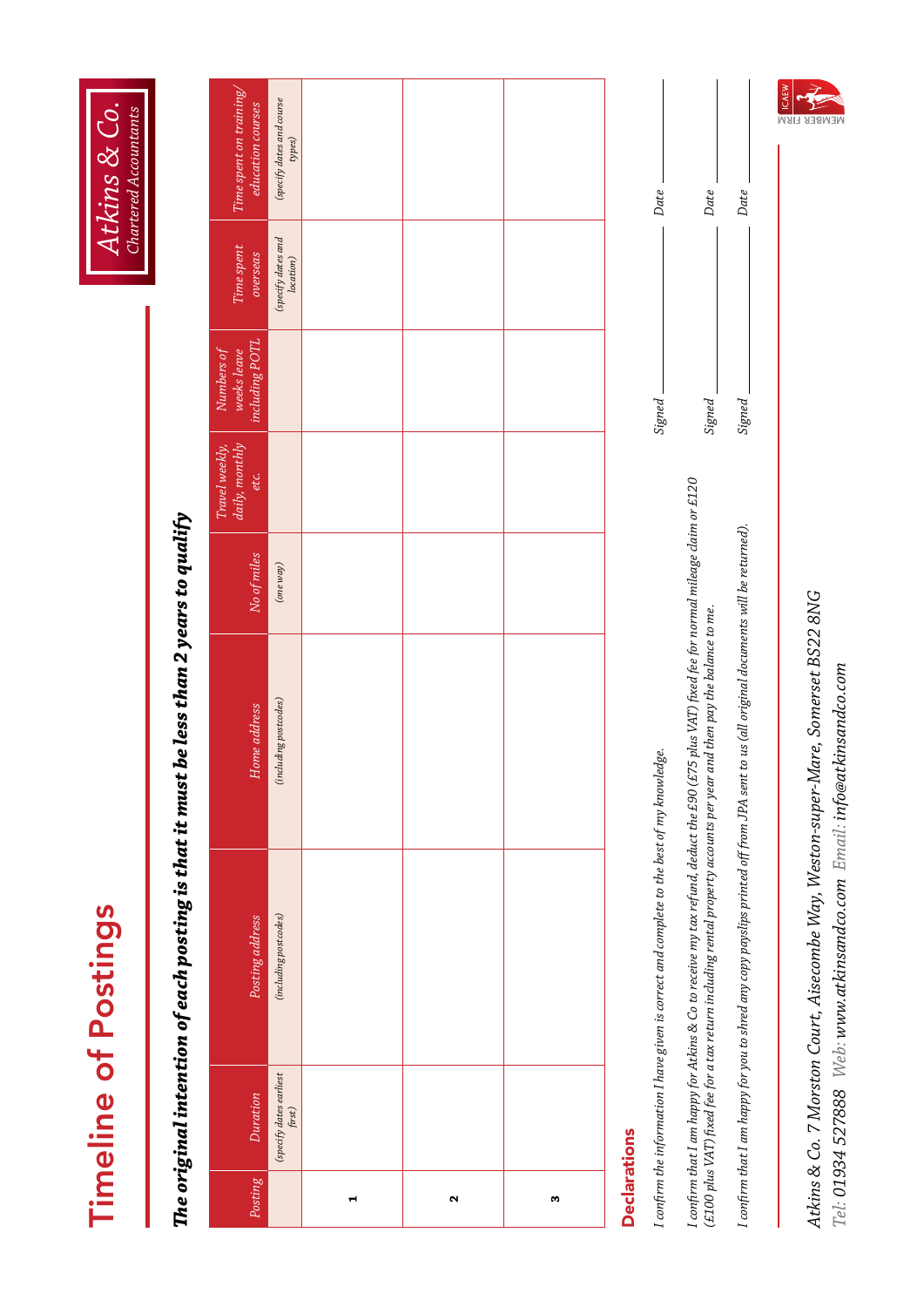| Atkins & Co.<br>Chartered Accountants   | Time spent on training/<br>education courses | (specify dates and course)<br>types)                                                       |  |  | $\sum_{k\in\mathbb{Z}}$ ICAEW |
|-----------------------------------------|----------------------------------------------|--------------------------------------------------------------------------------------------|--|--|-------------------------------|
|                                         | Time spent<br>overseas                       | (specify dates and<br>location)                                                            |  |  |                               |
|                                         | including POTL<br>weeks leave<br>Numbers of  |                                                                                            |  |  |                               |
|                                         | daily, monthly<br>Travel weekly,<br>etc.     |                                                                                            |  |  |                               |
|                                         | No of miles                                  | $\left( \text{one way} \right)$                                                            |  |  |                               |
|                                         | Home address                                 | (including postcodes)                                                                      |  |  |                               |
| Timeline of Postings Continuation Sheet | Posting address                              | (including postcodes)                                                                      |  |  |                               |
|                                         | Duration                                     | $\begin{array}{c} \text{(specific)} \textit{dates earliest} \\ \textit{first} \end{array}$ |  |  |                               |
|                                         | Posting                                      |                                                                                            |  |  |                               |

Atkins & Co. 7 Morston Court, Aisecombe Way, Weston-super-Mare, Somerset BS22 8NG *Atkins & Co. 7 Morston Court, Aisecombe Way, Weston-super-Mare, Somerset BS22 8NG* Tel: 01934 527888 Web: www.atkinsandco.com Email: info@atkinsandco.com *Tel: 01934 527888 Web: www.atkinsandco.com Email: info@atkinsandco.com*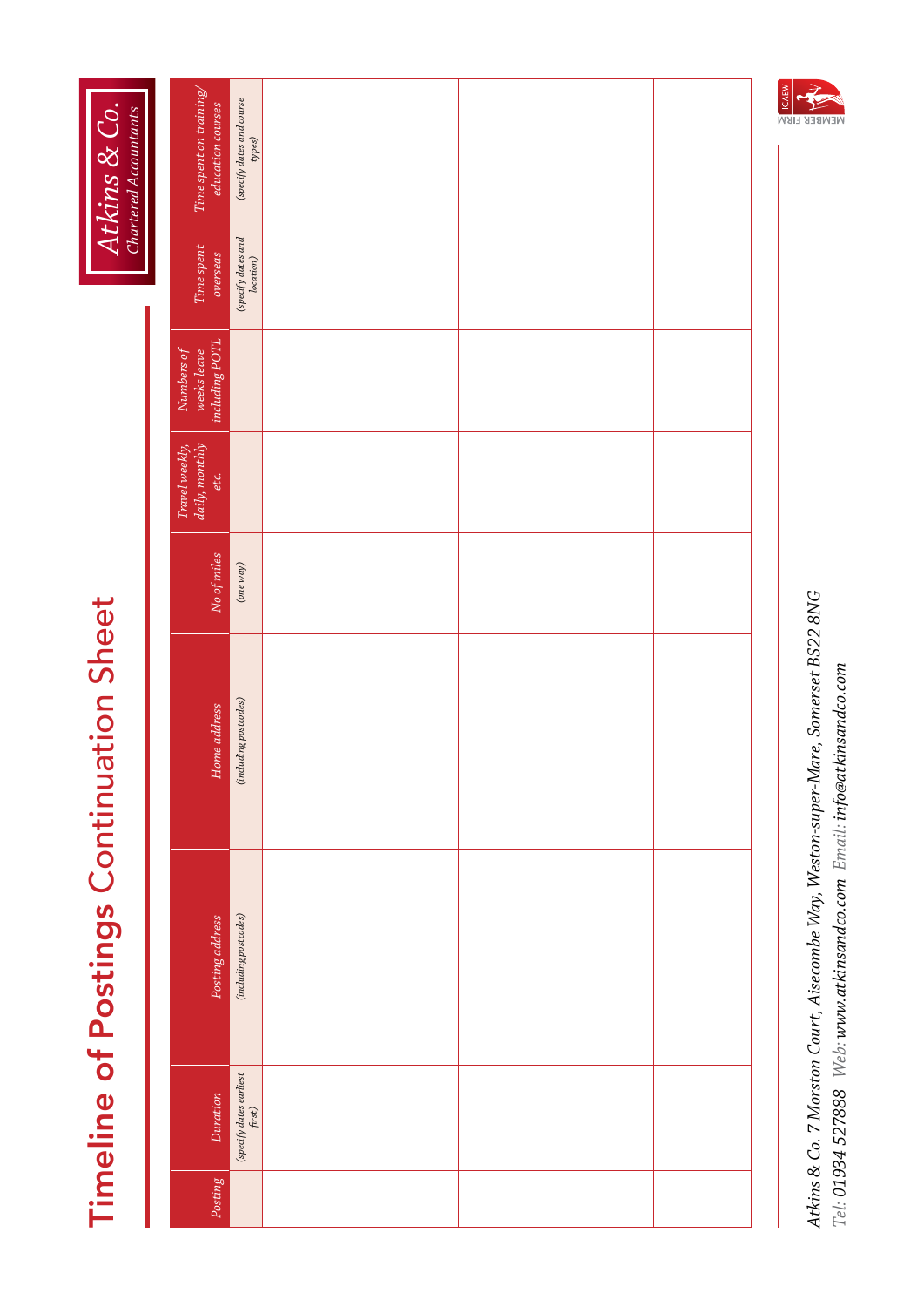## Mileage Claim Declaration

It has come to light that certain individuals have may have misunderstood the rules and have even deliberately omitted certain information that would affect their claims. The tax relief claims are for mileage undertaken in your own car between home and a temporary workplace. We would like to clarify the main points regarding these claims.

### *Tax relief can only be claimed in the following circumstances:-*

- Your draft was originally issued for a period of two years or less. Any new drafts after January 1, 2015 must be accompanied by Assignment Orders
- You have a valid driving license for the duration of the claim
- You own your own car and drive the journeys
- The draft is for normal working duties and is not either educational or training regardless of the duration.

### *HMRC have access to the same information which you provide us and should it come to light that you have deliberately falsified your information to increase your claim then you could face the following:-*

- Repayment of the tax refund
- In addition to penalties of up to 100 percent of the text refunded
- Possible criminal or civil prosecution

Whilst we wish to clarify the above information we would stress that there are many legitimate claims out there and we do not want to jeopardise the future of these claims. HMRC are carefully monitoring these claims and any indication of incorrect claims being made they may take steps to prevent further claims being made.

In light of what we have said above we are happy to process legitimate claims and as such we would ask you to sign the following declaration:-

### **Declaration**

I (full name) confirm that I have understood the above rules and the scenarios in which I can claim for. I have given the correct information and not deliberately attempted to provide incorrect information to increase my claim. I also understand the consequences for providing false information.

Signature

Dated



*Atkins & Co. 7 Morston Court, Aisecombe Way, Weston-super-Mare, Somerset BS22 8NG Tel: 01934 527888 Web: www.atkinsandco.com Email: info@atkinsandco.com*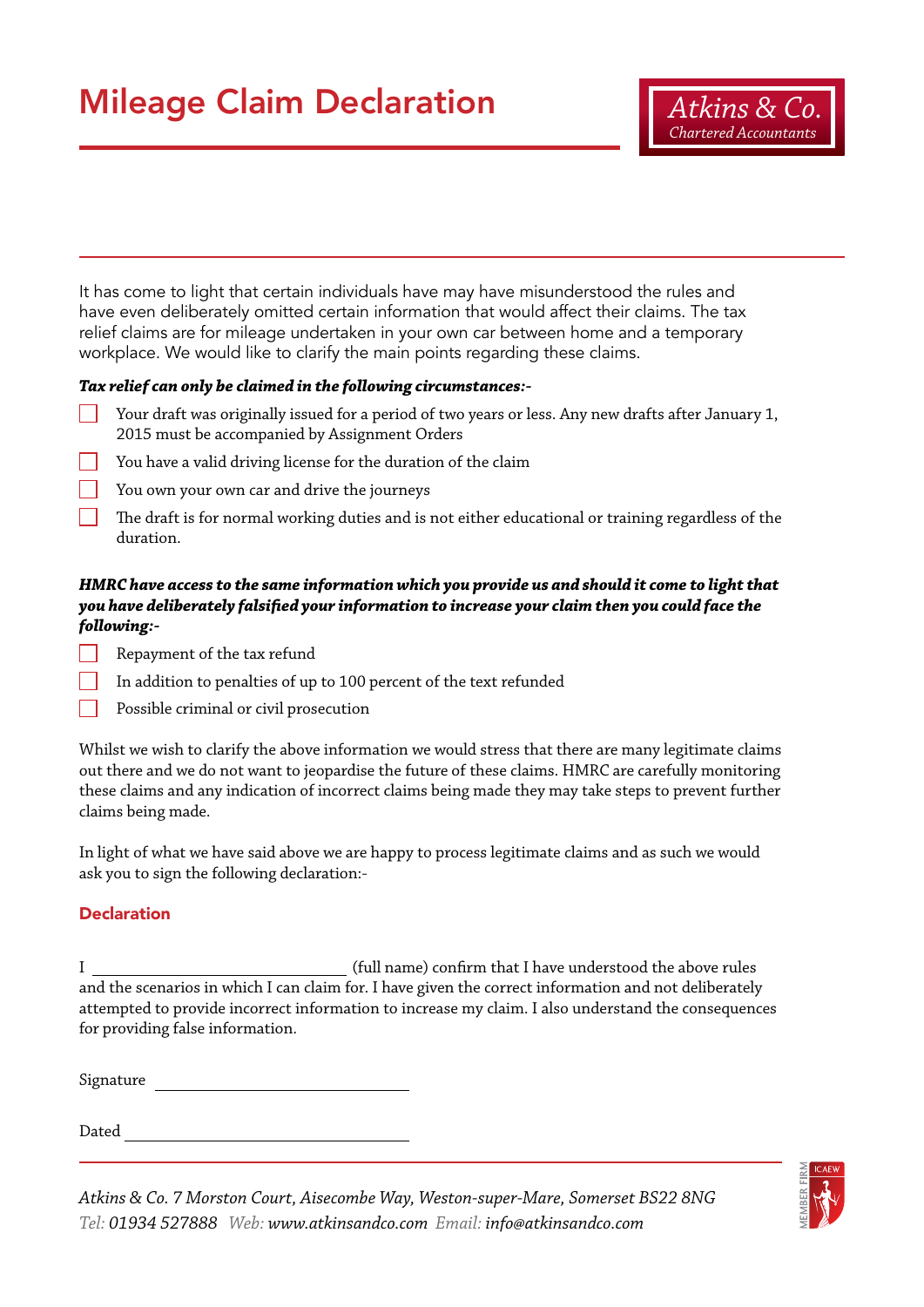# Useful Information

### How to print off my own move and track

- **1** Log on to JPA
- **2** Click on JPA self-service Employer, Armed forces
- **3** Under JPA Self Service Employee, click on "My information views (second from the top)
- **4** This will bring up all your information in regards to your employment history, which will include assignment dates, type of job and Grade of pay.

### How to print off payslips

- **1** Whilst logged onto JPA
- **2** Click on JPA Self Service Employee, Armed forces
- **3** Under payroll information, click on payslip
- **4** This will give you a monthly breakdown of your total amount being paid. To change the month simply click on "choose a payslip" top left corner to select the month.

### What to do if you have lost your P60

- **1** Whilst logged onto JPA
- **2** Click on JPAC iSupport User (below JPA Self Service Employee)
- **3** Under iSupport click on Create SR
- **4** Click onto iSupport service Request, in the problem Summary type\_REQUESTP602013/14 (For Full Name and Service Number) in the detailed Description type same as above.
- **5** Click "Next"
- **6** Complete the form as required, enter service number, Rank, Service Type of Engagement and Name of Parent Unit
- **•** *Be advised that the p60 will usually be read on the same day by the JPAC team and sent via the post to your permanent address you are currently working from time approx. to be posted between 7-10 days.*

### How to print off Assignment Orders

**•** Assignment Orders are issued upon being draft to next unit/establishment. They will usually appear in 'Users JPA Self Service Workflow Notification'. They must be printed off before 'accepting'. Pressing OK will remove the Assignment Order from the JPA account. If not yet accepted the Assignment Order will remain on the JPA account for 60 days only before being deleted.

### *If you have left the forces call the freephone number for Veterans – UK Helpline 0800 085 3600*

*Atkins & Co. 7 Morston Court, Aisecombe Way, Weston-super-Mare, Somerset BS22 8NG Tel: 01934 527888 Web: www.atkinsandco.com Email: info@atkinsandco.com*